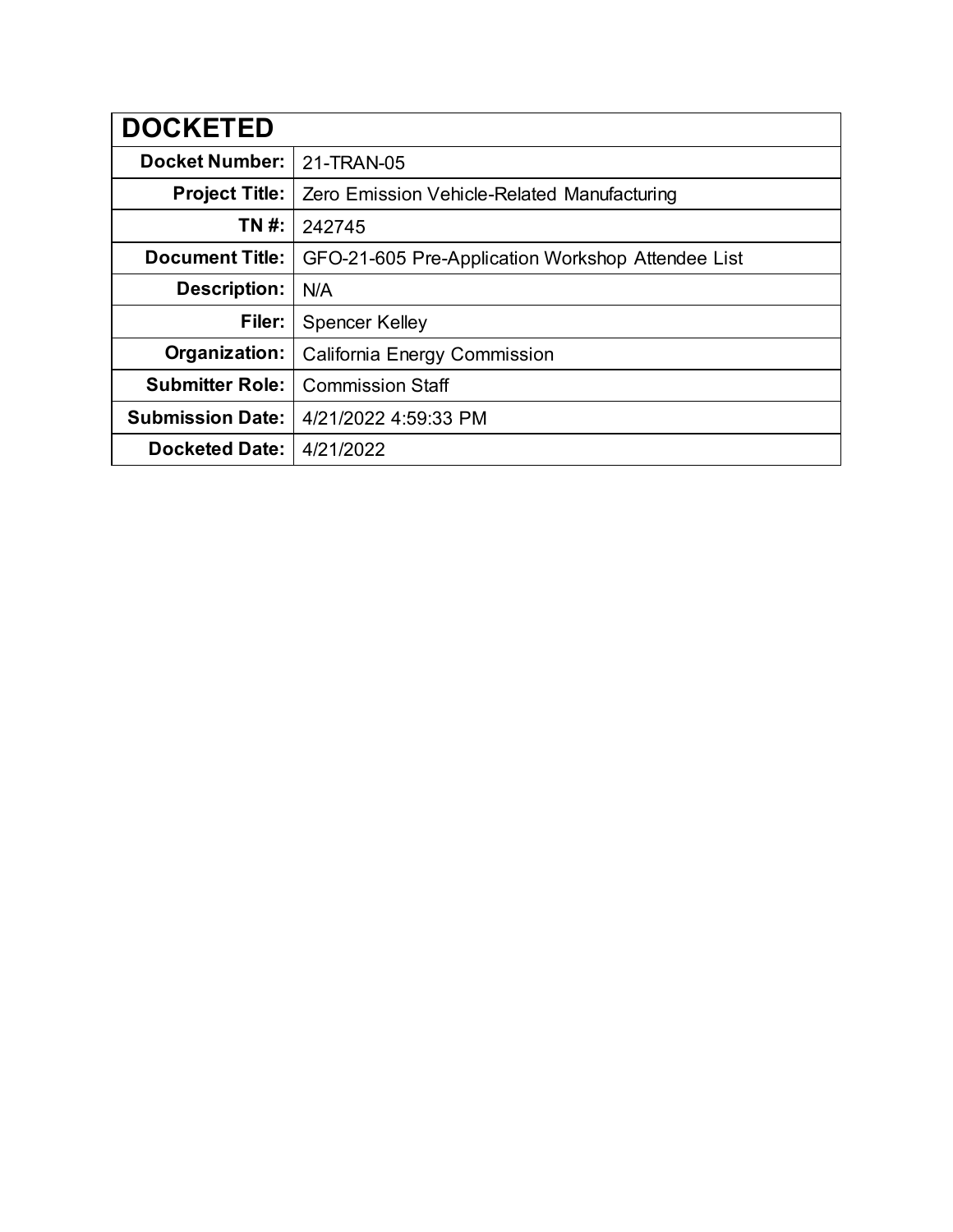## California Energy Commission

## GFO-21-605 Pre-Application Workshop

## Attendee List

| #              | <b>User Name (Original Name)</b>    | <b>Email</b>                |
|----------------|-------------------------------------|-----------------------------|
| $\mathbf{1}$   | Alex Spataru                        | Not Recorded                |
| $\overline{2}$ | Alexander Wan                       | Not Recorded                |
| 3              | Alma Barreras                       | Not Recorded                |
| $\overline{4}$ | <b>Alvin Mathew</b>                 | Not Recorded                |
| 5              | American Lithium Energy Corp.       | Not Recorded                |
| 6              | Amy Gross (she/her) Joby Aviation   | Not Recorded                |
| $\overline{7}$ | Andrew Hom                          | Not Recorded                |
| 8              | Angela Richards                     | Not Recorded                |
| 9              | <b>Antonio Ruiz</b>                 | Not Recorded                |
| 10             | arielneumann                        | Not Recorded                |
| 11             | as                                  | Not Recorded                |
| 12             | Babu Jain                           | Not Recorded                |
| 13             | Bang Yong Lo (Phoenix)              | Not Recorded                |
| 14             | Barbara Linke                       | Not Recorded                |
| 15             | bjones                              | Not Recorded                |
| 16             | <b>Blanca Lopez</b>                 | Not Recorded                |
| 17             | <b>Bo.Dhaliwal</b>                  | Not Recorded                |
| 18             | bonniestewart                       | Not Recorded                |
| 19             | <b>Bradley Groters</b>              | Not Recorded                |
| 20             | <b>Brandon Ohara</b>                | Not Recorded                |
| 21             | <b>Brian Giltinan</b>               | Not Recorded                |
| 22             | <b>Brittani Rudick</b>              | Not Recorded                |
| 23             | <b>Bruce Farber</b>                 | Not Recorded                |
| 24             | Bryan James                         | Not Recorded                |
| 25             | Caroline Del Core                   | Not Recorded                |
| 26             | Chantal                             | Not Recorded                |
| 27             | Charles Smith (CEC) (Charles Smith) | charles.smith@energy.ca.gov |
| 28             | <b>Charles Watson</b>               | Not Recorded                |
| 29             | <b>Chris</b>                        | Not Recorded                |
| 30             | <b>Chris Davis</b>                  | Not Recorded                |
| 31             | <b>Chris Foxall</b>                 | Not Recorded                |
| 32             | Cindy Valdivia                      | Not Recorded                |
| 33             | Claire Van Zuiden                   | Not Recorded                |
| 34             | cp                                  | Not Recorded                |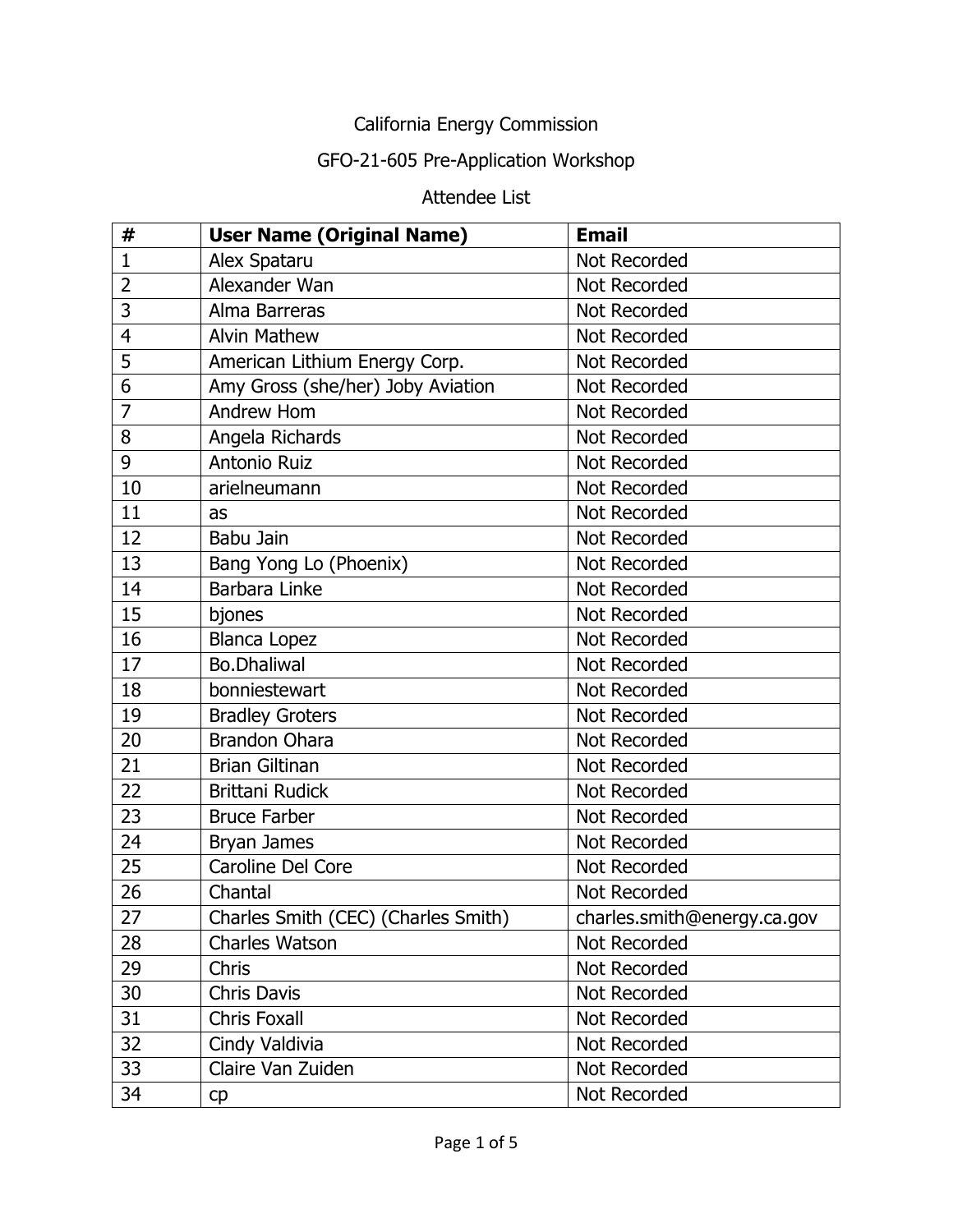| #  | <b>User Name (Original Name)</b>     | <b>Email</b>                 |
|----|--------------------------------------|------------------------------|
| 35 | Craig Duehring (CARB)                | Not Recorded                 |
| 36 | Crystal Willis (CEC (Crystal Willis) | crystal.willis@energy.ca.gov |
| 37 | Cyclonatix- David Choi               | Not Recorded                 |
| 38 | Cynthia Harrington                   | Not Recorded                 |
| 39 | Dan Coughlin                         | Not Recorded                 |
| 40 | Dave Mazaika                         | Not Recorded                 |
| 41 | David (Mitsui&Co(USA).Inc            | Not Recorded                 |
| 42 | David Caudle                         | <b>Not Recorded</b>          |
| 43 | David Hunter                         | Not Recorded                 |
| 44 | David Park                           | <b>Not Recorded</b>          |
| 45 | <b>Dominic DiCicco</b>               | Not Recorded                 |
| 46 | Duane Gibson                         | Not Recorded                 |
| 47 | <b>Eddy Nupoort</b>                  | <b>Not Recorded</b>          |
| 48 | Eddy Nupoort - Nel Hydrogen          | Not Recorded                 |
| 49 | <b>Emmett Werthmann</b>              | <b>Not Recorded</b>          |
| 50 | Fabio Rozenblum                      | Not Recorded                 |
| 51 | <b>Frank Falcone</b>                 | Not Recorded                 |
| 52 | Fuhong Xie                           | Not Recorded                 |
| 53 | german.nielsen                       | Not Recorded                 |
| 54 | gina.kang                            | Not Recorded                 |
| 55 | Greg Wright                          | Not Recorded                 |
| 56 | Gregory Smith - Flex Power Control   | Not Recorded                 |
| 57 | Heather                              | Not Recorded                 |
| 58 | Heather Andrews# City of Lancaster   | Not Recorded                 |
| 59 | Henry Hui                            | Not Recorded                 |
| 60 | Hieu Nguyen (CEC) (Hieu Nguyen)      | hieu.nguyen@energy.ca.gov    |
| 61 | Hong Liu                             | Not Recorded                 |
| 62 | Huzeifa B - WattEV                   | Not Recorded                 |
| 63 | Hypercraft                           | Not Recorded                 |
| 64 | ihorstarepravo                       | Not Recorded                 |
| 65 | Jae y Lim                            | Not Recorded                 |
| 66 | Jaimie Levin - CTE Berkeley          | Not Recorded                 |
| 67 | James Dumont                         | Not Recorded                 |
| 68 | Jane Berner                          | Not Recorded                 |
| 69 | Jay Friedland                        | Not Recorded                 |
| 70 | <b>Jeff</b>                          | Not Recorded                 |
| 71 | Jesse Shroyer                        | Not Recorded                 |
| 72 | Jim Castelaz                         | Not Recorded                 |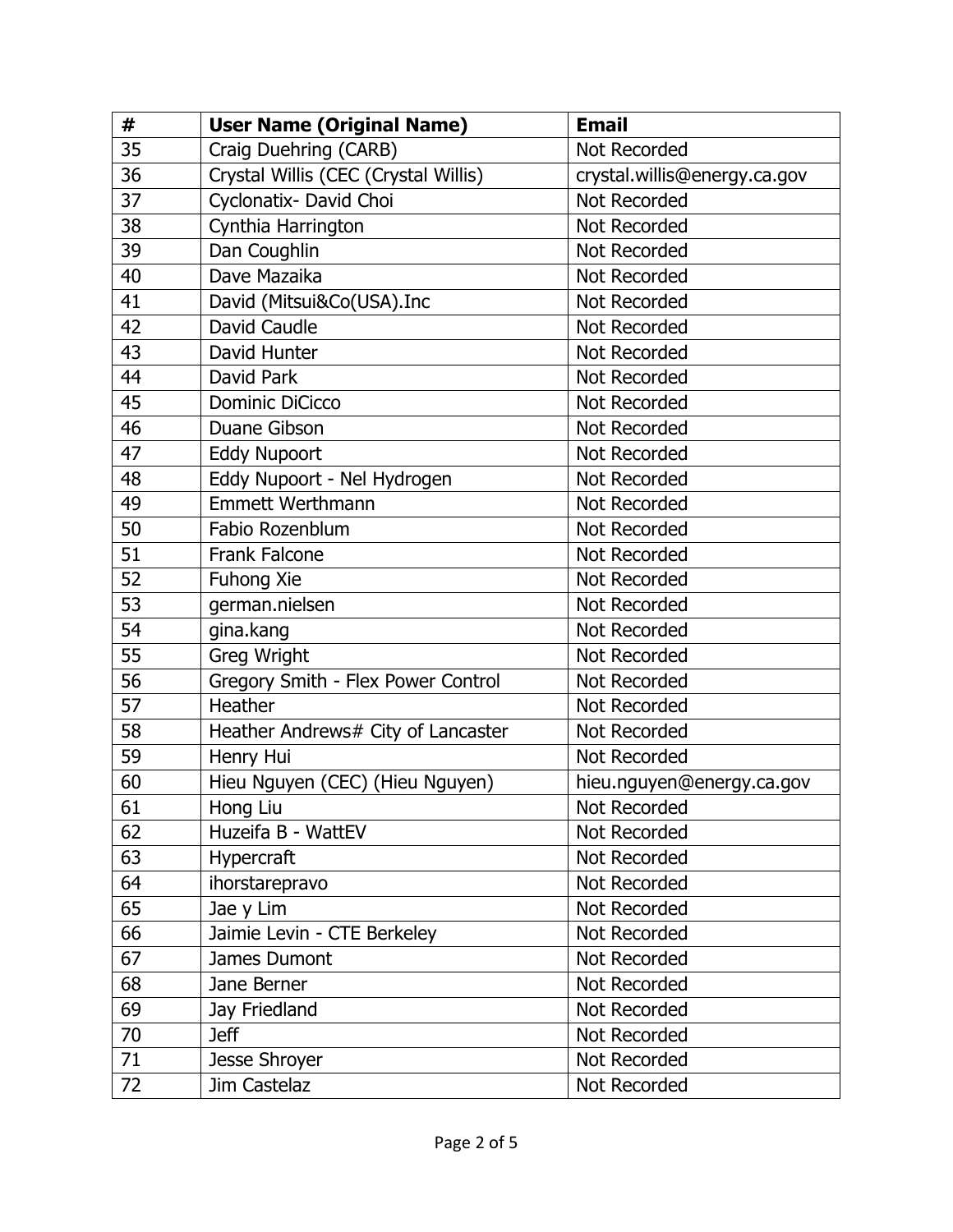| #   | <b>User Name (Original Name)</b>                                      | <b>Email</b>                         |
|-----|-----------------------------------------------------------------------|--------------------------------------|
| 73  | jim corboy                                                            | Not Recorded                         |
| 74  | John Gerra                                                            | Not Recorded                         |
| 75  | John Zhuang                                                           | Not Recorded                         |
| 76  | John.Lehn@faradayfuture.com                                           | Not Recorded                         |
| 77  | Joji Castillo (CEC) (Joji Castillo)                                   | joji.castillo@energy.ca.gov          |
| 78  | Jon Weisman                                                           | Not Recorded                         |
| 79  | Jonathan Bobadilla (CEC) (Jonathan<br>Bobadilla)                      | jonathan.bobadilla@energy.ca.<br>gov |
| 80  | Joon Hun Seong                                                        | Not Recorded                         |
| 81  | Jordan McRobie                                                        | Not Recorded                         |
| 82  | Jordan Truitt                                                         | Not Recorded                         |
| 83  | Jose Lopez-Gallego                                                    | Not Recorded                         |
| 84  | Jose Paul                                                             | Not Recorded                         |
| 85  | Jose Rivera                                                           | Not Recorded                         |
| 86  | <b>JOSEPH PAK</b>                                                     | Not Recorded                         |
| 87  | Joshua Whittaker                                                      | Not Recorded                         |
| 88  | joy frantz                                                            | <b>Not Recorded</b>                  |
| 89  | Julio Razo                                                            | Not Recorded                         |
| 90  | Junei Chen                                                            | Not Recorded                         |
| 91  | Karen Eggerman                                                        | <b>Not Recorded</b>                  |
| 92  | Keith Gemmell                                                         | Not Recorded                         |
| 93  | Keith Gemmell - City of Moreno Valley#<br><b>Economic Development</b> | Not Recorded                         |
| 94  | <b>Kelsey</b>                                                         | Not Recorded                         |
| 95  | Kelvin Sumba                                                          | Not Recorded                         |
| 96  | Ken Kratschmar                                                        | Not Recorded                         |
| 97  | Kevin Schrantz                                                        | <b>Not Recorded</b>                  |
| 98  | Kevin Wong                                                            | Not Recorded                         |
| 99  | Kristina Mosaffa                                                      | Not Recorded                         |
| 100 | Kushner#Sandy                                                         | Not Recorded                         |
| 101 | Larry Rillera                                                         | Not Recorded                         |
| 102 | Larry Rodriguez                                                       | Not Recorded                         |
| 103 | Laura Parsons                                                         | Not Recorded                         |
| 104 | Linghong Li                                                           | Not Recorded                         |
| 105 | Lisa Tiemeyer                                                         | Not Recorded                         |
| 106 | Maryam Hajbabaei                                                      | Not Recorded                         |
| 107 | <b>Matt McGinness</b>                                                 | Not Recorded                         |
| 108 | Matt McGovern                                                         | Not Recorded                         |
| 109 | matt.serrano                                                          | Not Recorded                         |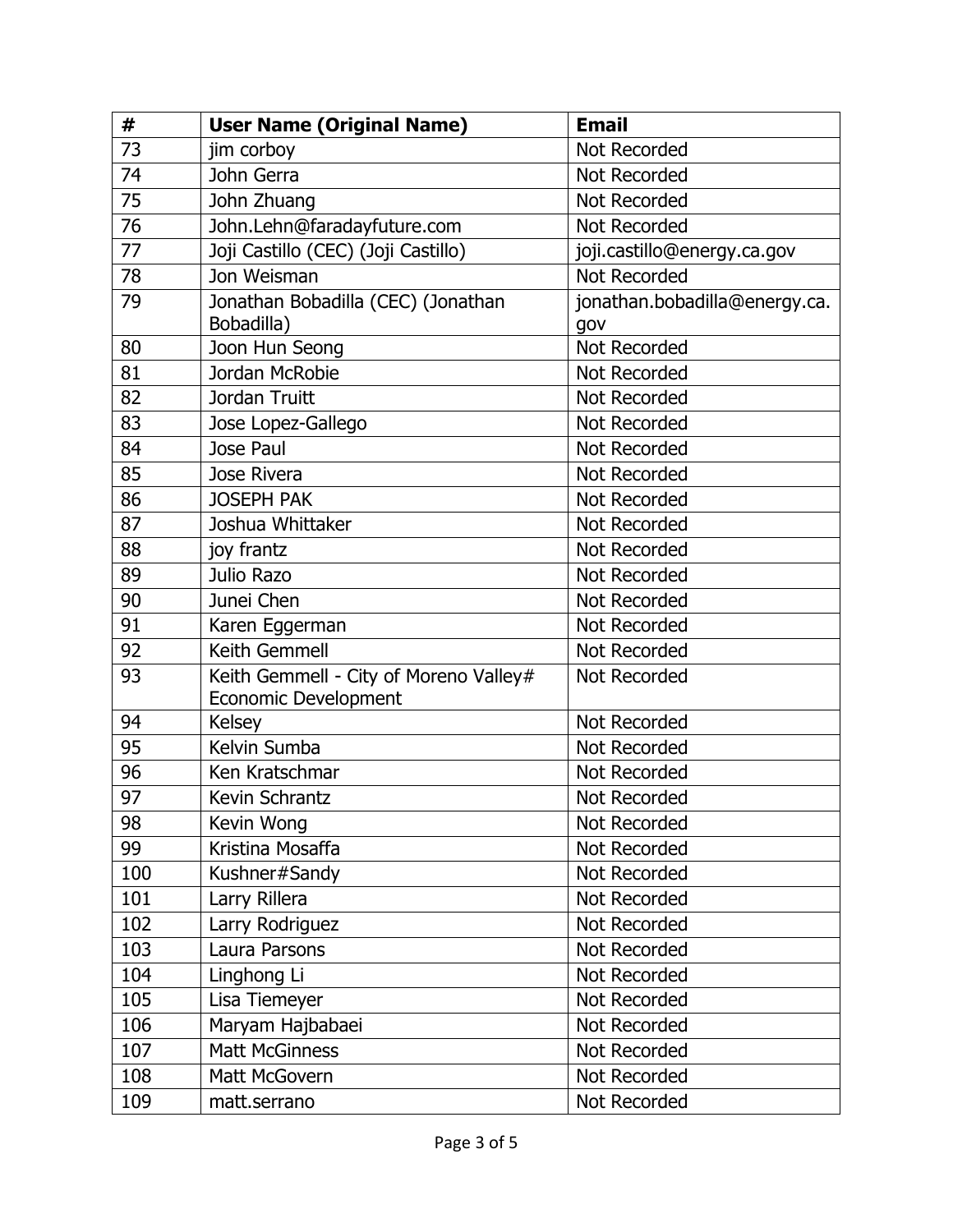| #   | <b>User Name (Original Name)</b>    | <b>Email</b>                |
|-----|-------------------------------------|-----------------------------|
| 110 | <b>Megan Haines</b>                 | Not Recorded                |
| 111 | micahm                              | Not Recorded                |
| 112 | michael                             | Not Recorded                |
| 113 | Michael Ganny                       | Not Recorded                |
| 114 | Michael Wasgatt                     | Not Recorded                |
| 115 | Micki Vandeloo                      | Not Recorded                |
| 116 | Mike Harne                          | Not Recorded                |
| 117 | Mike I (Volvo Group)                | <b>Not Recorded</b>         |
| 118 | Mike Mackey                         | Not Recorded                |
| 119 | Mike Ruddock - Chevron              | Not Recorded                |
| 120 | <b>Mike Simon</b>                   | Not Recorded                |
| 121 | Mikhael "Mik" Skvarla               | <b>Not Recorded</b>         |
| 122 | Nikki Wong                          | Not Recorded                |
| 123 | Noel Bakhtian                       | Not Recorded                |
| 124 | Parker Cleveland                    | Not Recorded                |
| 125 | Perry Brents                        | Not Recorded                |
| 126 | Peter Ward                          | Not Recorded                |
| 127 | Proposals Team                      | Not Recorded                |
| 128 | <b>Rainer Schulz</b>                | Not Recorded                |
| 129 | <b>Reese Rogers</b>                 | Not Recorded                |
| 130 | <b>Rizwan Dard</b>                  | <b>Not Recorded</b>         |
| 131 | Rob Del Core                        | Not Recorded                |
| 132 | <b>Robert Chew</b>                  | Not Recorded                |
| 133 | Rosalyn Jeffries                    | Not Recorded                |
| 134 | Roy Bant                            | Not Recorded                |
| 135 | S                                   | Not Recorded                |
| 136 | Samir Mulgaonkar                    | Not Recorded                |
| 137 | Samuel Schanfarber                  | Not Recorded                |
| 138 | Sarah Smith                         | Not Recorded                |
| 139 | Sarah Ward                          | Not Recorded                |
| 140 | scott                               | Not Recorded                |
| 141 | <b>Shane Stephens</b>               | Not Recorded                |
| 142 | Shen Macheel-LHP/LER                | Not Recorded                |
| 143 | Spencer                             | Not Recorded                |
| 144 | Stephanie Ly                        | Not Recorded                |
| 145 | <b>Stephanie Macias</b>             | Not Recorded                |
| 146 | Steven Gao                          | Not Recorded                |
| 147 | Taiying Zhang (CEC) (Taiying Zhang) | taiying.zhang@energy.ca.gov |